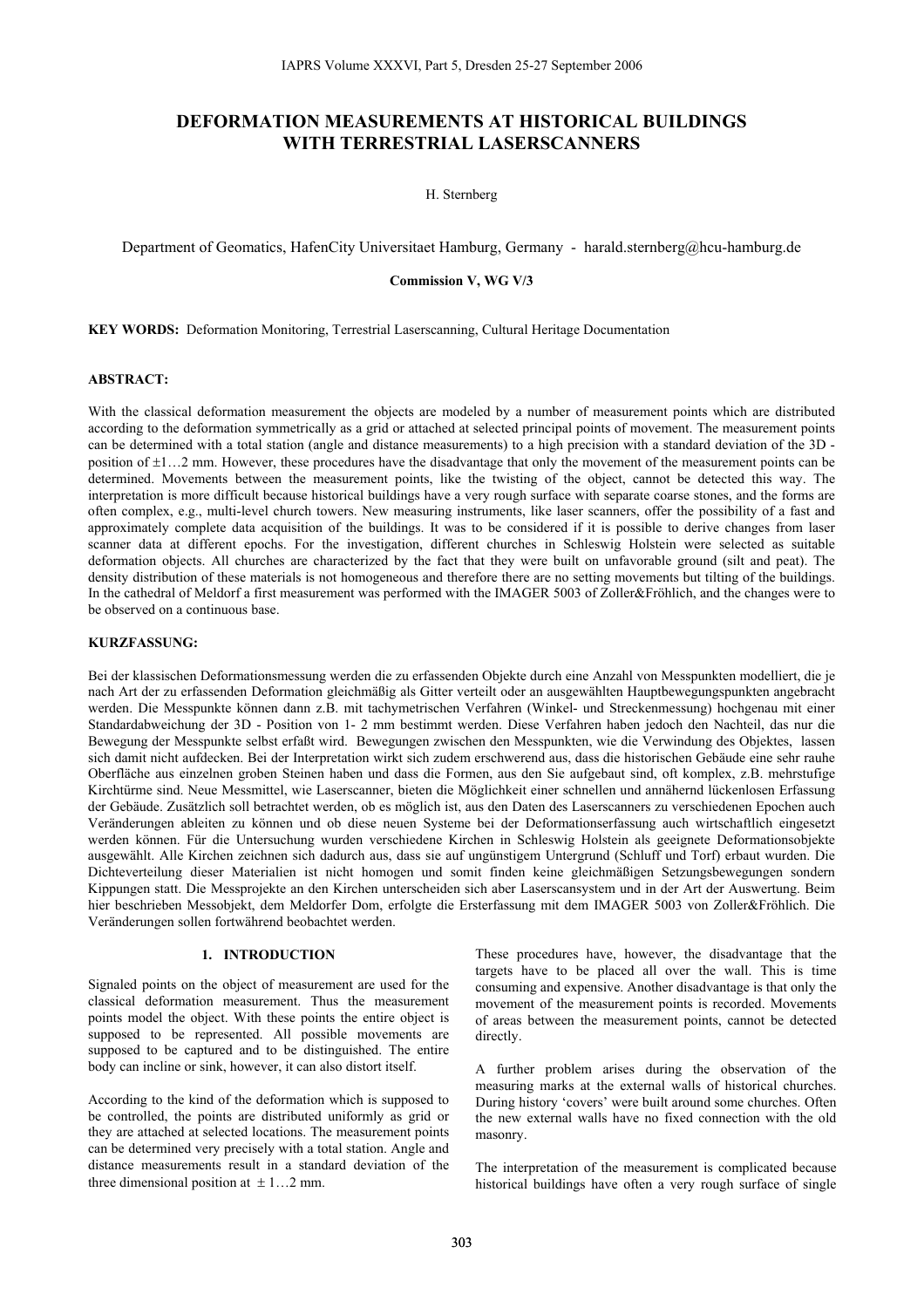coarse stones. Often they are built up from complex shapes, for example multi-storey church towers. The use of the laser scanner is suitable for capturing the structures of historical buildings very well, both for the exterior facade as well as the interiors (Sternberg, et al., 2004; Kersten et al., 2004).

Deformation measurements with a laser scanner as a surface capturing system were carried out in the case of supervision of lock gates (Schäfer, 2004; Hesse & Stramm, 2004; Lindenbergh & Pfeiffer, 2005). In these investigations, the relatively great changes could be determined well. The reason is certainly also the short-periodic use. Measurements in each case lasted one day on fixed stations. It was useful to work with a smooth plane as a comparison surface. With irregular bodies the epoch-wise comparison is clearly more difficult.

# **2. LASER SCANNING SYSTEM IMAGER 5003**

The systems available on the market vary very strongly with respect to their qualification for outside or inside measurements. For outside measurements the Mensi GS100 is a suitable instrument, due to its large scan distance of up to 200 m (overscan). The Old Church Pellworm could be captured with this system from outdoor and inside with a standard deviation of about 10 mm (Sternberg, 2006).

#### **2.1 Hard- and Software**

The 3D laser scanning system IMAGER 5003 is produced by Zoller&Fröhlich in Wangen, Allgäu, Germany. Fig. 1 shows the 3D laser scanning system with appropriate accessories. The IMAGER 5003 is mounted on a mobile tripod and is supplied with a battery. The control system of the scanner is a notebook.



Fig. 1: 3D laser scanning system IMAGER 5003 with accessories

The key specifications of the IMAGER 5003 are specified as follows: The phase difference method permits only the measurement of short scan distances ( $\leq 25.2$  m). The scanning speed of the GS100 is high due to the measuring method (7 min) per station). The field of view is large with the IMAGER 5003 thus it permits a higher flexibility of the system in building interiors.

The most important technical specifications of the system used in this investigation are summarized in Tab. 1.

|                               | <b>IMAGER 5003</b> (Lara 25200) |
|-------------------------------|---------------------------------|
| Metrology method              | phase differences               |
|                               | (wavelength 780 nm)             |
| Field of view                 | 360° horizon., 310° vertical    |
| Optimal scan distance         | $1 - 25.2$ m                    |
| Scanning speed                | up to 625000 points/sec         |
| Accuracy in distance (15 m)   | $\sim$ 24 mm                    |
| Angular resolution            | $0.020$ gon                     |
| Divergence / Spot size (25 m) | $0.22$ mrad / approx. 11 mm     |
|                               |                                 |

Tab. 1: Technical specifications of the laser scanner IMAGER 5003

#### **2.2 Data Acquisition, Registration and Georeferencing**

An important component of laser scanning systems is the software, with features summarized in Tab. 2. The software allows the control of the scanner via a notebook during the data acquisition phase, the registration and geo-referencing of the point clouds from different stations and a huge number of options for data processing to the stage that geometric primitives are fitted to the point cloud for CAD construction.

| <b>Software</b> | <b>IMAGER 5003</b>                              |
|-----------------|-------------------------------------------------|
| Scanning        | Z+F LaserControl                                |
| Post            | LFM Modeller for registration and geo-          |
| Processing      | referencing, fitting of geometric primitives in |
|                 | point cloud                                     |
| Post            | LFM Server $+$ Generator for data processing    |
| Processing      | of huge point clouds                            |

Tab. 2: Software for the laser scanning system IMAGER 5003

In order to be able to register the scanned point clouds of different scanner stations automatically, scanning targets were attached well distributed in the object space. The numbered targets with a black and white pattern for the IMAGER 5003 were scanned in each panorama scan. The semi-automatic computation is carried out subsequently in the software Z+F LaserControl and/or Light Formed Modeller (LFM) (see Fig. 2).



Fig. 2: Target recognition with Z+F LaserControl

# **3. OBJECTS TO BE SCANNED**

Some of the churches at the North Sea coast of Schleswig Holstein were built before the year 1000 A.C. as Scandinavian wood churches. These churches were built on dwelling mounds (artificial embankments, in German: 'Warften'), and the people used them also as protection in the case of tidal overflow. The subsoil below the churches is often unfavorable. It consists of bran, peat and watt sand. Fixed subsoil is not available before a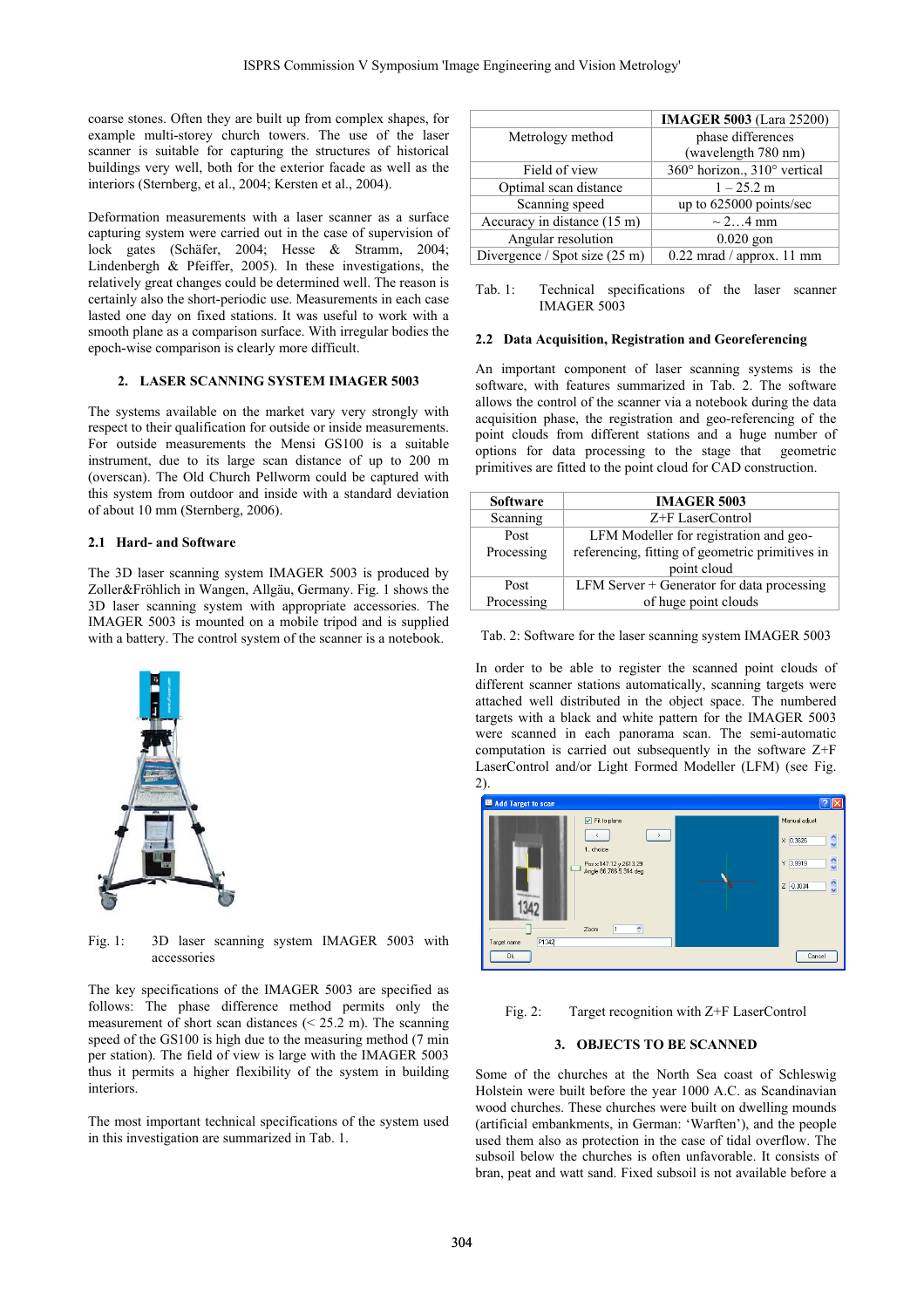depth of 20 meters (Brammer, 2004). Long-term and short-term changes in the ground, which result from groundwater setting, led to inclinations of the walls. The mass distribution and the misalignment of the churches is not known. The current condition of the church is often not documented, because many reconstructions were performed. A precise measurement of the volume body is needed to calculate the actual statics, the current mass distribution, and the forces. Laser scanners are suitable for the complete data acquisition.

# **Description of the Object St. Johannis, Cathedral in Meldorf**

The church stands on a embankment approx. 14 m above mean sea level and was built in the 13th century. The tower was constructed as a navigation mark and was damaged by fires and collapses. But the tower was built up again and again. In 1490, the late-Gothic "Suederhalle" was built instead of a side aisle. In the following centuries numerous static constructions were carried out, like a timber crossbar and masonry pillars. But the movement of the "Suederhalle" in the south direction could not be stopped. In 1880 the entire church was coated with machine bricks. The pictures of the church (Fig. 3/ 4) from 1820 and 2003 shows the significant rebuilding of the building.



Fig. 3/4: Pictures of St. Johannis in the year 1820 and today (Lambrecht, 2003)

The inclination and cracking was not stopped yet, however, so that a comprehensive renovation has to be performed. In addition, the Suederhalle has to be rebuilt, creating a room in which church services can be held. This structural reconstruction also requires the demolition of a wall. In the scanning project, the church was to be captured in the current configuration, and a zero measurement was to be made in order to detect possible deformations due to the reconstruction.

In particular the Suederhalle is of great importance since the greatest movements were expected here. It is still unclear how to handle the misalignment of the supporting pillars during the renovation. There are two alternatives: Creation of the pillar in straight position or recreation under retention of the misalignment. The documentation of the church refers only to the interior so that the measuring distances are normally below 25 meters.

### **4. DATA PROCESSING OF THE LASERSCANS**

#### **4.1 Recording of the Present State**

In order to be able to prove the changes due to the reconstruction, the accuracy with which the church is captured must be correspondingly good. The standard deviation of the position should be at the level of one to a few millimeters. Due to the high accuracy demands, 11 fixed points were fixed in the interior of the church and measured with the precise total station Leica, TCRP1201. The standard deviation of the 3-D position is calculated after the adjustment to  $\pm$  0.5 mm.

The laser scanner IMAGER 5003 from Z&F with a maximum range of 25.2 m was used for the recording of the interior. 43 targets were measured for the registration of the individual scans with the total station. The standard deviation of the adjusted coordinates of the targets was  $\pm 1.3$  mm.

The resolution of the IMAGER was set to 'high', for which a 360° scan yields a size of 10000 pixels x 5967 lines. This setting leads to a grid space of 16 mm x 16 mm at 25 m distance. Each of the 23 scans in total took 7 minutes with 1.2 million surveyed points.

The registration and georeferencing of the individual scans were accomplished in the two related programs Z+F LaserControl and LFM Modeller. Fig. 5 shows the used targets for registration and a selected area of a archway with a high point density for further modeling. The standard deviation was calculated from the three-dimensional residuals and was  $\pm$ 7 mm (LaserControl) respectively ±4 mm.



Fig. 5: LFM Modeller software

Finally all scans were registered in the software LFM Modeller, so that a homogeneous model of the church was created as a point cloud (Fig. 6).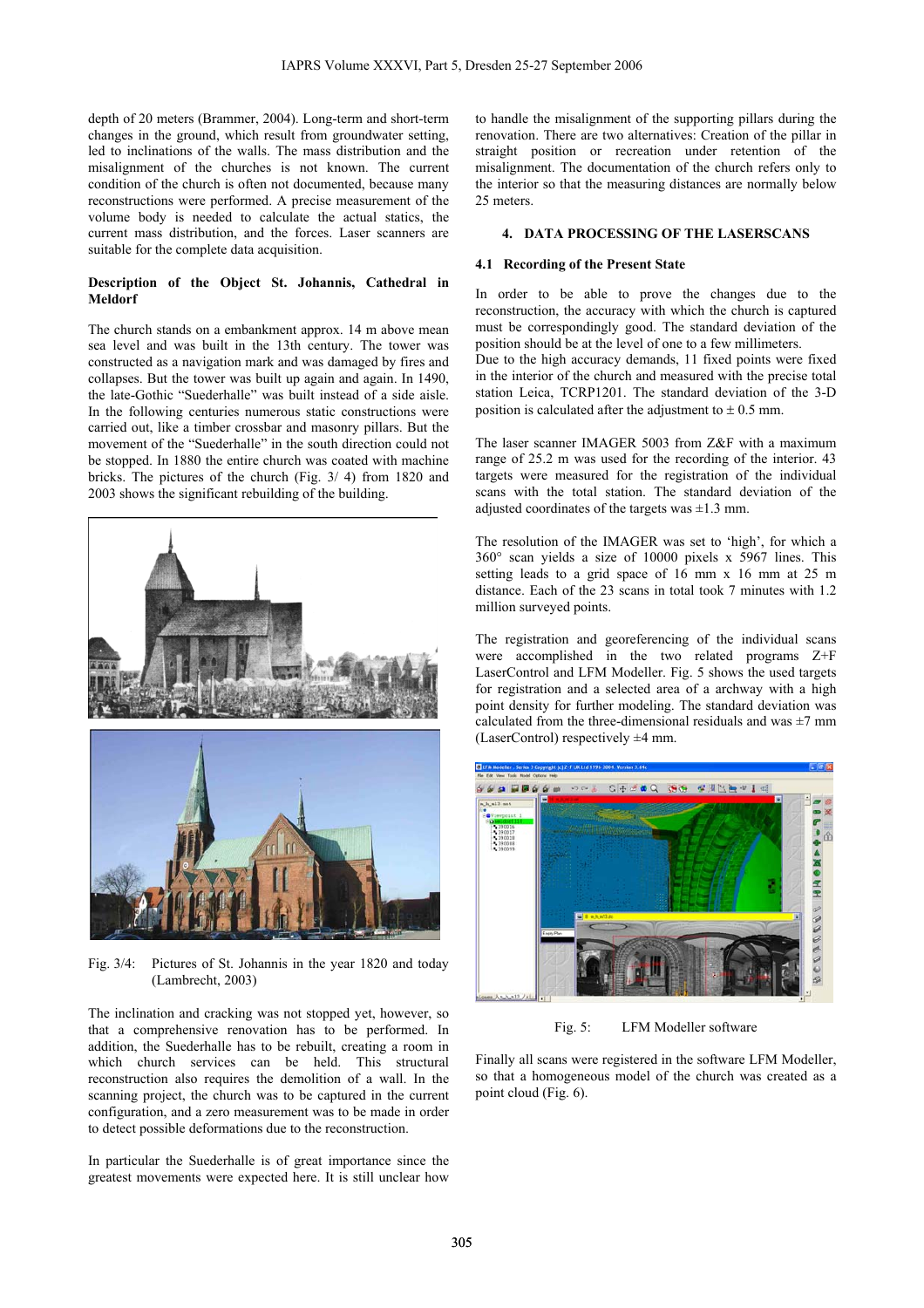

Fig.6: Registered point cloud of the cathedral in Meldorf

## **4.2 Evaluation and Results**

For the as-built documentation of the present state the registered point clouds were processed with the software LFM Server and AutoCad. These programs support the generation of orthophotos and sections in the point cloud. The LFM Server software allows the export of selected point clouds to AutoCad. In AutoCad the final construction including the dimensioning is done manually. The two steps are shown in Fig. 7.





Fig. 7: Orthophoto and AutoCad Plan of Meldorf

In order to detect the change in Meldorf, the areas with the greatest changes are observed: the vaults in 14 meters above ground (Fig.8). If the inclination of the sidewalls keeps on continuing, the vaults will deform.



Fig. 8: Representation of the vault of the cathedral in Meldorf as point cloud: Orthogonal View Z+F LaserControl (top) and three dimensional point cloud Z+F (below)

For the determination of the deformation, different approaches were examined. This was already tested during the supervision of the Hamburg "Europa Passage" in 2004. The calculations there were easier, because at the "Europa Passage" smooth planes were compared epoch by epoch.

The possible methods can be distinguished in direct methods if the deformation time is short and the scanner does not move and indirect methods for longer observation periods.

In the first case the direct comparison could be made with the observation of the laserscanner: the horizontal angle β, the vertical angle ζ and the range R. Because of the fixed position of the scanner, the two angles should be identical for both observations. Only the differences in the range shows the deformation. But this range measurement is distorted by measurement noise and systematic errors.

The direct comparison of the angles and the range of the laserscan measurements were also used in a simulation of long term investigations of (Teskey et al., 2005). Here the observed points in the two epochs are clearly defined targets.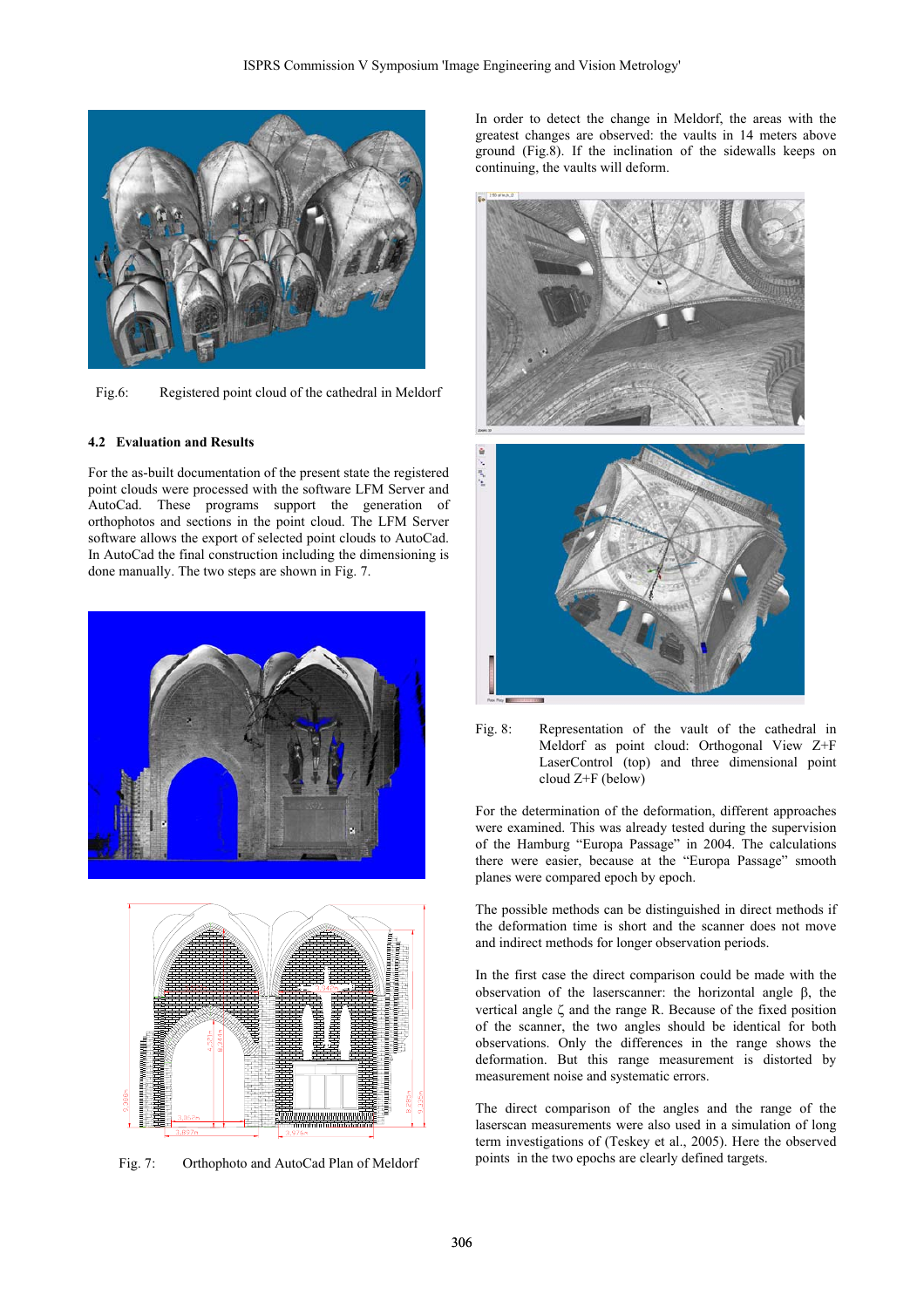For the observation of long-term deformation with laser scan data the following indirect methods could be used:

- Comparison of grid points
- Comparison of linear structures like cuts
- Comparison of surfaces  $-$  in the simplest case a plane

The first step in each case is the transformation of the point cloud into the same coordinate system. Often it is helpful to use the object coordinate system to simplify further calculations. This reduces in the first case the comparison of the resampled grid points  $p(x,y,z)$  possibly to only one component.

In the second case cuts could be generated at the same position and e.g. the change of the tilting could be calculated or the change of the form can be determined, for example the distortion of a circle to an ellipse.

The simplest case of a surface comparison could be using planes. Here the comparison would be carried out with the normal vector of the plane. The difference between the normal vectors of the two observation epochs shows the direction and the magnitude of the deformation. For bigger objects it is useful to create smaller plane regions, generated by manual or automatic segmentation.

All these methods of the indirect comparison were tested at the "Europa Passage" in Hamburg, where planes are observable. In the first step a regular grid was calculated in the point cloud and the grid points of each epoch were compared. This is similar to the approaches of (Schäfer, 2004; Hesse & Stramm, 2004). There the results were quite good since the changes were very fast and the laser scanner remained on a fixed station. Further possibilities, such as cuts and the fitting of planes were calculated similar to the approaches of (Lindenbergh & Pfeiffer, 2005). The changes of the normal vector of the plane was used as a deformation criterion. The deformation of the Europe passage was below 5 mm and the observation period was over 4 months, so a change could not be detected.

In Meldorf some of these procedures dropped out due to the irregular faces so that cuts and free-formed surfaces were mainly considered here.

The cuts were produced in three software programs since various problems occurred. The program Z+F LaserControl (version 6.6.1.0) produces not a thin line but a wide band with a noise up to 95 cm although the thickness of the slices were reduced to 5 cm. In the LFM Modeller the generation of cuts is only possible in the 'preview', here the point cloud is rather thinned out, so that no reliable comparison between two epochs could be done. The program RealWorks of Mensi can process only a restricted number of points, so that the point clouds first had to be thinned out with e.g. the spatial sampling. A lot of time was spent for the exchange of the point clouds presented in the ASCII format. The contour lines with a height distance of 25 cm and a thickness of the slices of 2 cm are shown in Fig. 9 top. The dimension of the vault is about 10 m. Also here the result was not usable in this form for further evaluations. The cutting tool produces only point clouds and no single line, an automatic comparison of two different cuts is not possible.

The surface modeling was attempted as a triangulation again with the programs Z+F LaserControl and LFM Modeller. The result was unsuitable due to missing setting options and/or it could not be computed at all. Therefore the triangulation was carried out with the software RapidFormXOScan by Inustech. The algorithm used by RapidForm is similar to the TRIADS algorithm, with a region growing algorithm based on triangles with one given initial triangle. The meshed triangles from RapidForm are displayed in Fig. 9 below as a smooth surface.

The smoothed triangulation surface as a result of the computations is plausible and further usable. Further scans could be combined by means of a global registration with overlapping areas of the point clouds or with meshed surfaces. In this way a seamless smoothed surface model was created with a standard deviation of the surface points of  $\pm 3$ ...4 mm.

Further evaluations could be done in two ways. First approach is the comparison of global georeferenced surfaces of two epochs and the calculation of a difference model. Main advantage is the easy processing of this model as a standard tool in the programs, main disadvantage is the influence of the inaccuracy of the georeferencing. The second approach is the examination of two local best fitted surfaces. Due to the movement of the sidewalls, the vaults should be modify the form. A circular form should change to an ellipsoidal form.





Fig. 9: Representation of the vault of the cathedral in Meldorf as model: contour lines from RealWorks (top), meshed surface from RapidForm (below)